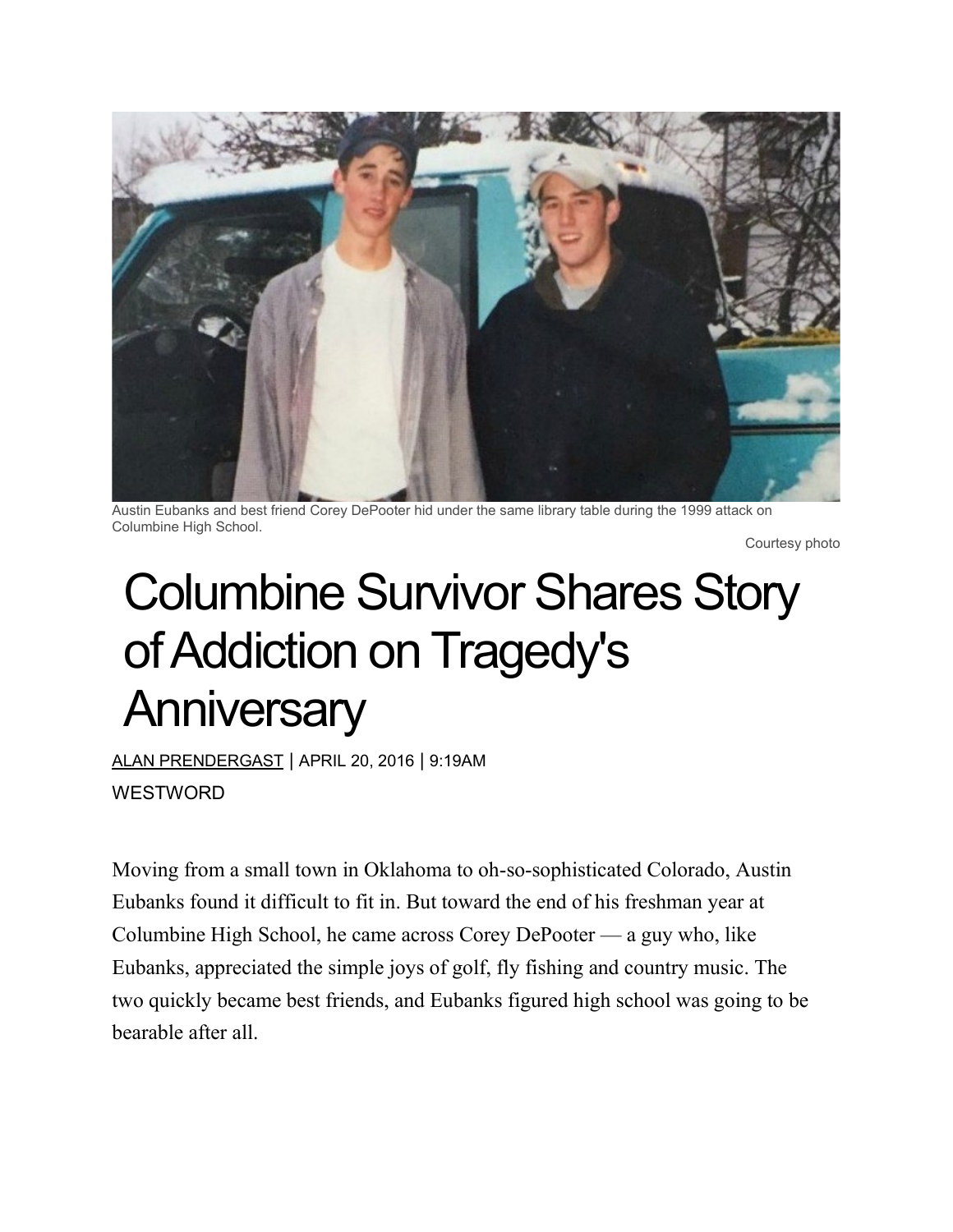It was. Right up until one day seventeen years ago — April 20, 1999 — when everything went horribly wrong.

DePooter and Eubanks were sitting in the library at lunchtime, talking about getting in some fishing after school, when art teacher Patti Nielson ran in, dialed 911, and shouted for everyone to get under the tables; her arrival coincided with the sounds of explosions and gunfire out in the halls. DePooter, Eubanks and two other students ducked under one table. Four minutes later, gunmen Eric Harris and Dylan Klebold walked into the library and began randomly shooting people.

Klebold fired his shotgun under table 14, fatally wounding DePooter and spraying pellets that hit Eubanks in the hand and knee; seventeen-year-old Jennifer Doyle was also wounded in the hand. DePooter was the last of ten students murdered in the library that day. The gunmen soon left, and Doyle and Eubanks made their dazed way outside.

Up until the attack on his high school, Eubanks had never used alcohol or drugs. But the trauma of watching his best friend die sent him on a dark, decade-long journey in flight from his own grief. He never went back to Columbine, opting to be home-tutored right up to graduation. He became increasingly dependent on the painkillers the doctors prescribed for his injuries. "As the prescriptions ran out, I turned to illicit substances," he recalls. "I continued to manipulate doctors into writing more prescriptions and got to the point where I was using opiates every day. I never had to feel anything that way."

His parents urged him to seek counseling. The therapists said he seemed shut down. He preferred Oxycontin — eventually more than 300 milligrams a day, smoked or snorted — and a bump of Adderall first thing in the morning. Then, when he *really* wanted to shut down, a chaser of Xanax.

Eubanks found work in the advertising business, an industry known for harddrinking execs and hyper-creative types and fabled indulgences in chemicals to help make it through the long hours and the dull spells. Although he seemed to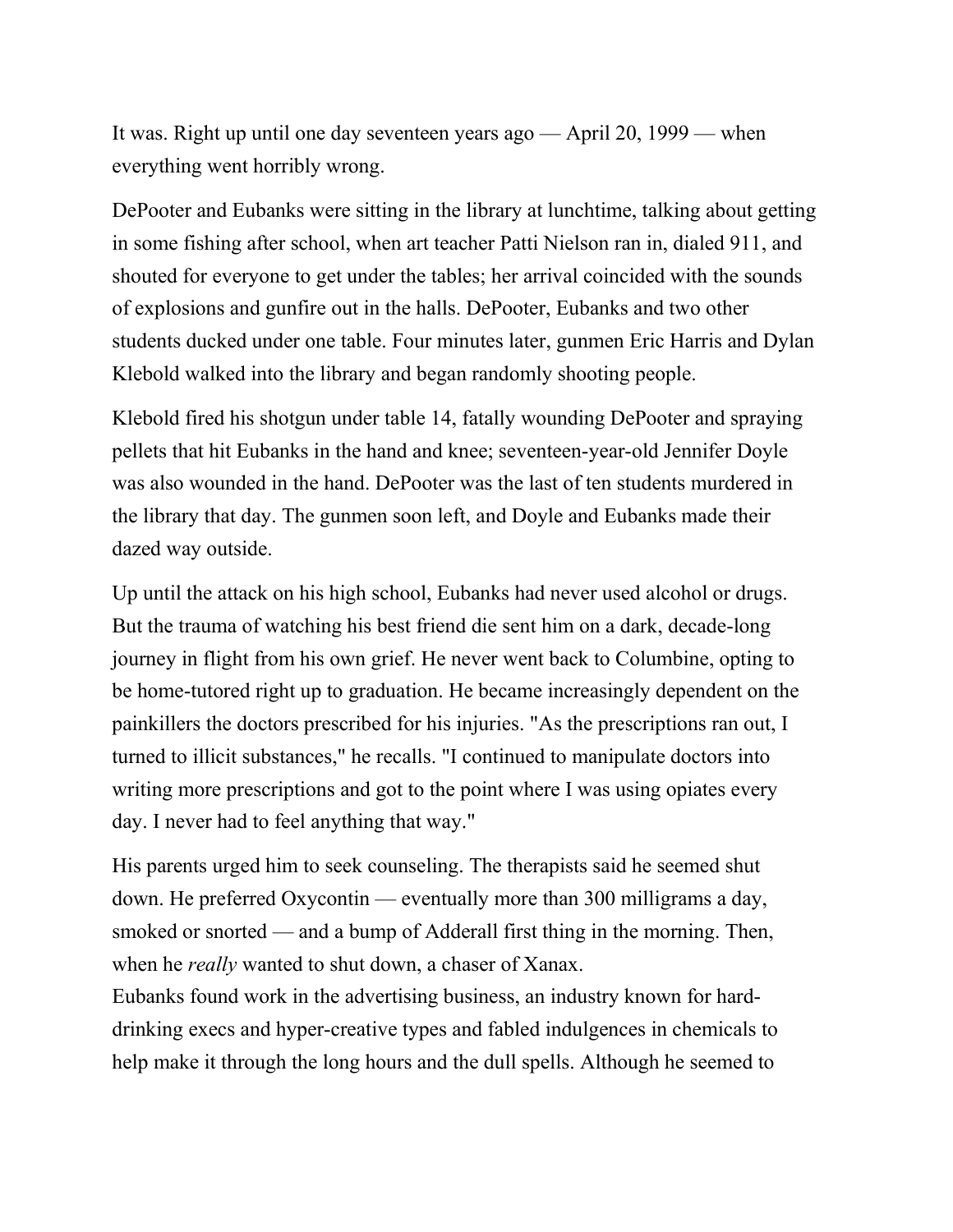thrive in the game, he also began to run afoul of the law, for offenses ranging from auto theft to bad checks.

"I would describe myself as a rational and well-rounded person, but I was using substances to the point where it shut down the frontal lobes of my brain," Eubanks says. "Everything I did was on impulse, whether it was sexual relationships or stealing or drug use."

Five years ago, at the age of 29, Eubanks woke up in a jail cell with no clear idea of how he'd gotten there. He'd been passing out in restaurants and had been picked up for a probation violation. He had been an addict for twelve years, been to rehab three times and relapsed every time. But this time, with the help of the Stout [Street](http://www.stoutstreet.org/) [Foundation,](http://www.stoutstreet.org/) he turned it around: "I looked for a treatment center, sat down in their office, and said, 'Tell me what to do. I'm done fighting. I learned every way that didn't work.'"

After years of hearing how he was powerless and had a disease, Eubanks learned a different lesson from Stout Street, one that made him think about the potential he was squandering. "More than anything, they focused on empowerment," he says. "I credit them with saving my life."

It's an approach that Eubanks has adopted as his own in his current job as program director at The [Foundry,](http://foundrytreatmentcenter.com/) a substance-abuse treatment center in Steamboat Springs. He's become a vocal critic of opiate over-prescribing, particularly among young people, and tells his story "to put a face behind the statistics."